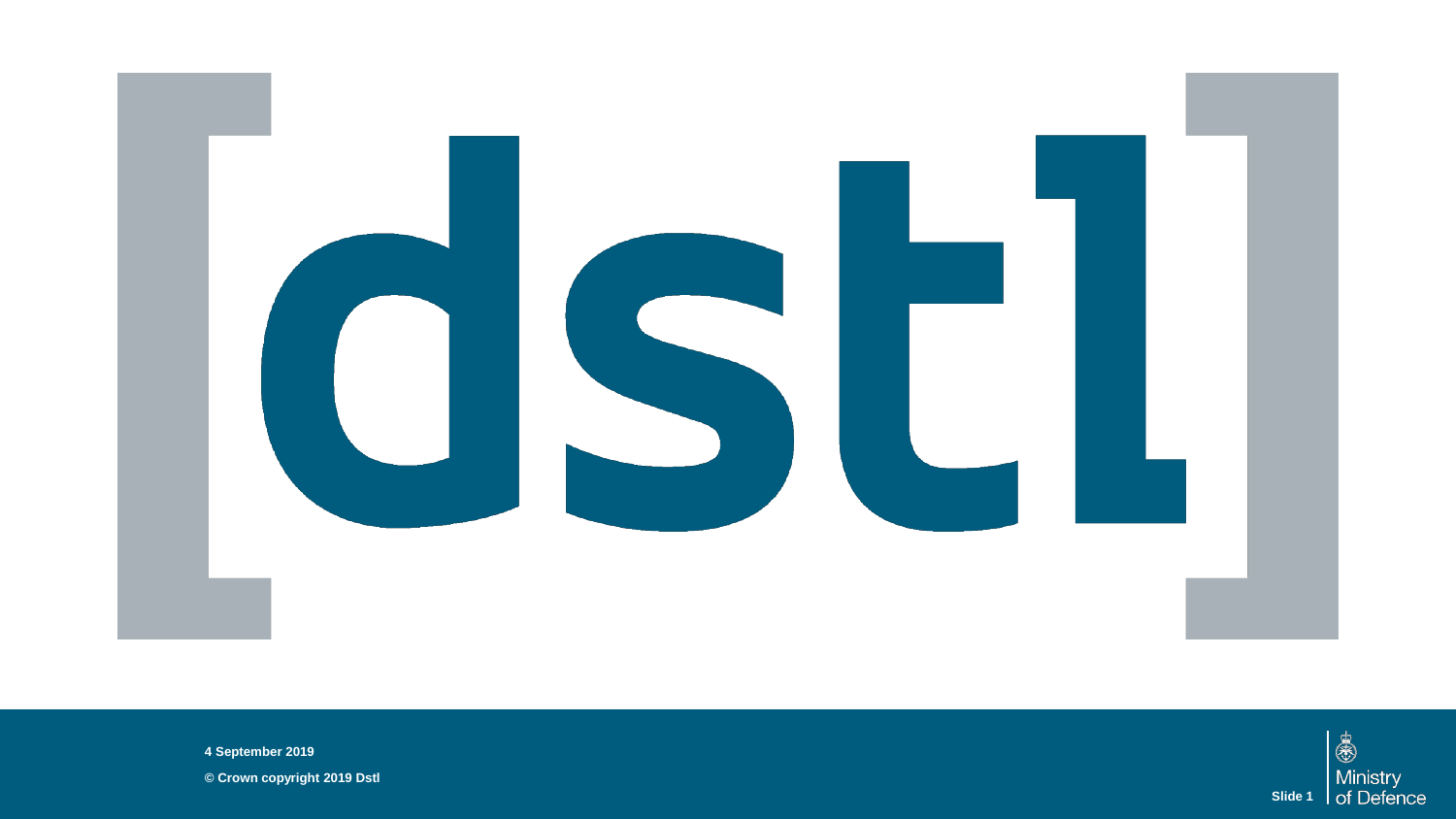# **Successful Playtesting: MOD Playtesting Procedures**

#### Dr James Bennett

Wargaming & Historical Analysis Team Defence Science and Technology Laboratory DSTL/CP117305



**© Crown copyright 2019 Dstl 4 September 2019**

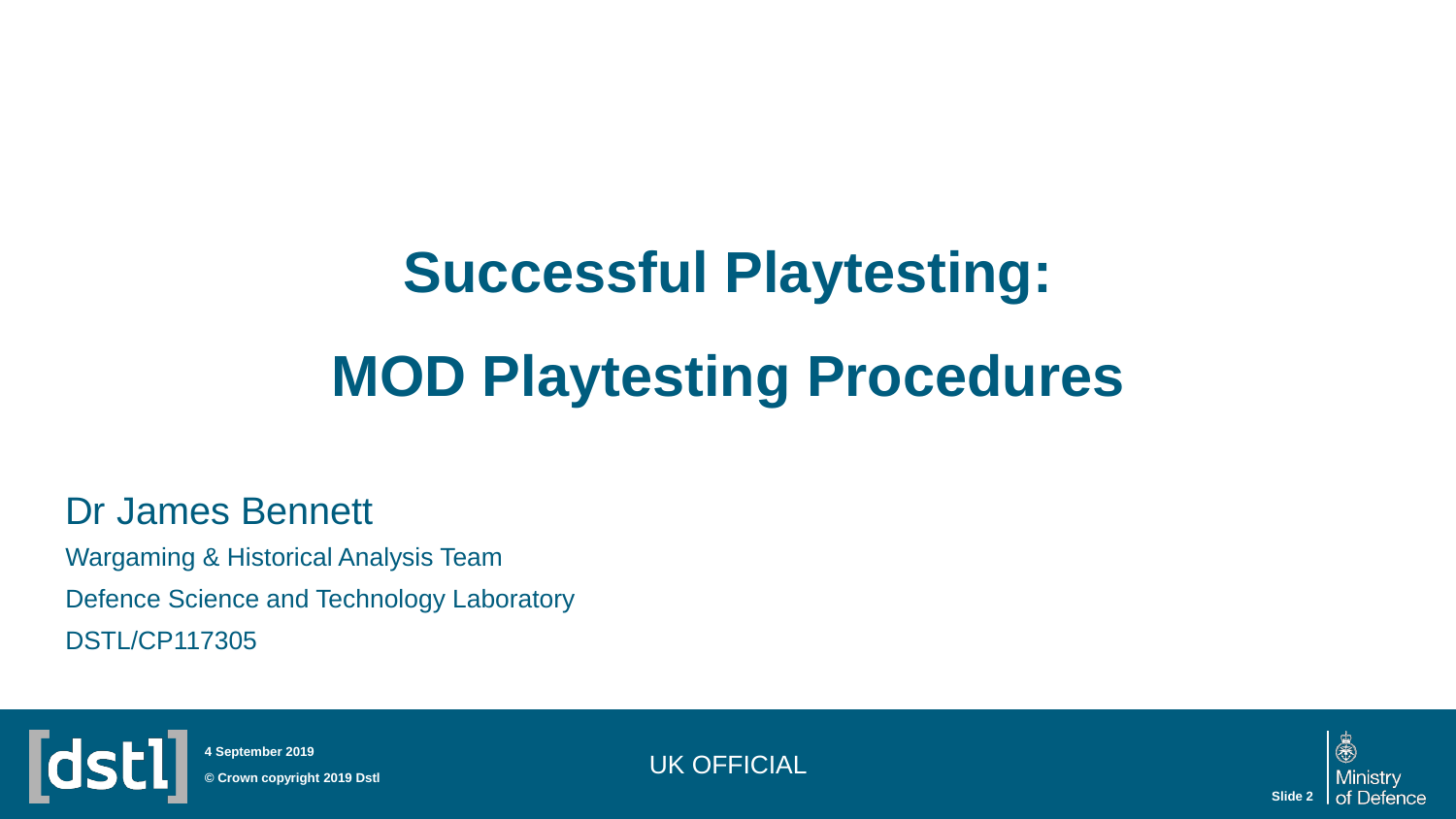# **Why Playtest?**

Playtesting is '*critical to deliver all wargames successfully',* the desired outcome of which *'should be that the sponsor, game director and all members of the wargame team are confident that the wargame can be set up, executed with a full player contingent, deliver the required outputs and meet the overall aim'. - MOD Wargaming Handbook*  <https://www.gov.uk/government/publications/defence-wargaming-handbook>

#### • **Training People**

Training the facilitators, adjudicators and data capture and analysis teams in their roles and responsibilities

• **Testing Supporting Systems/Enablers** 

Stress testing the game's systems – data transfer, IT, and the facility/venue

• **Testing Game Mechanics/Balance**



**4 September 2019**

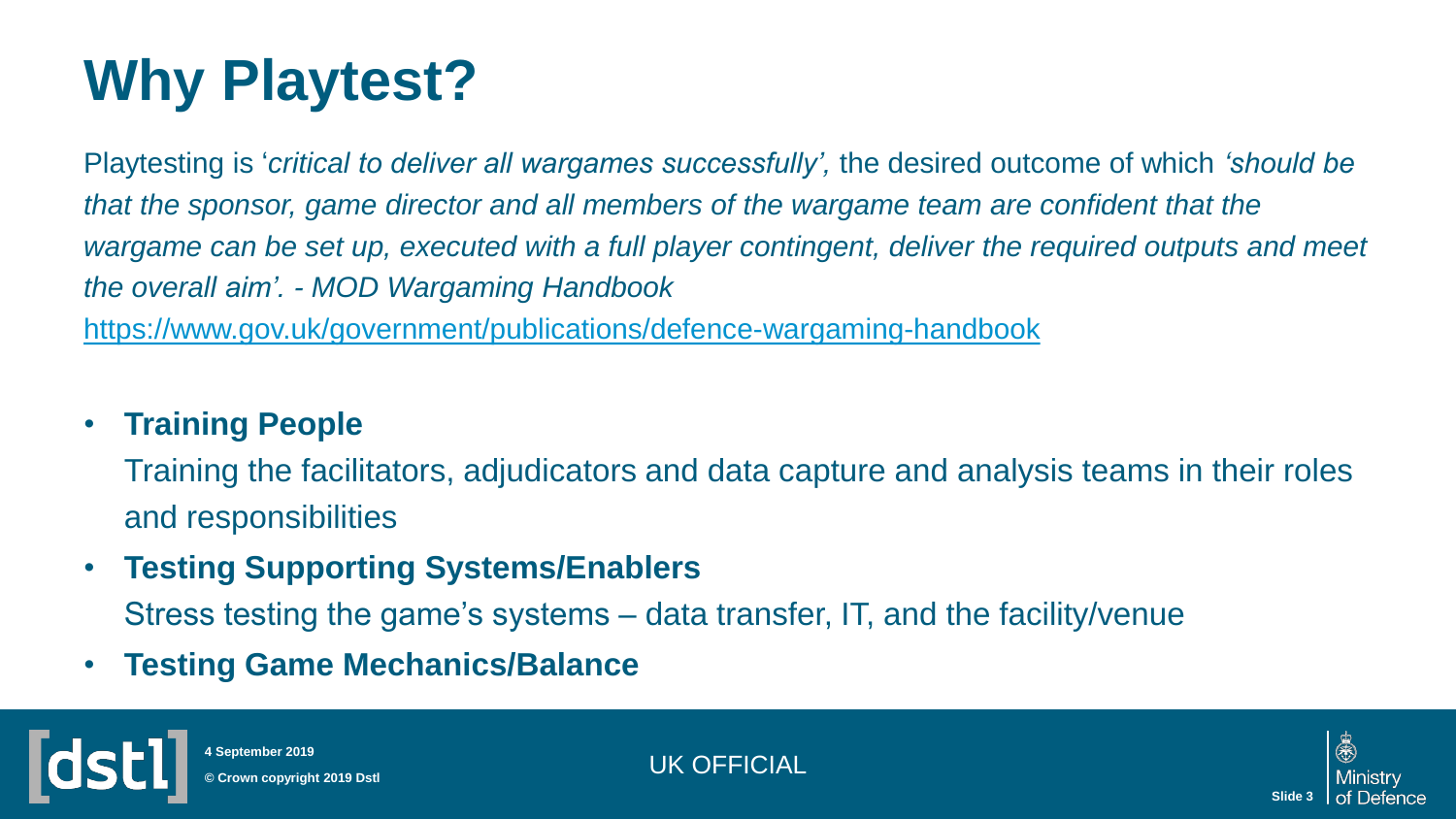### **The Wargaming Process**



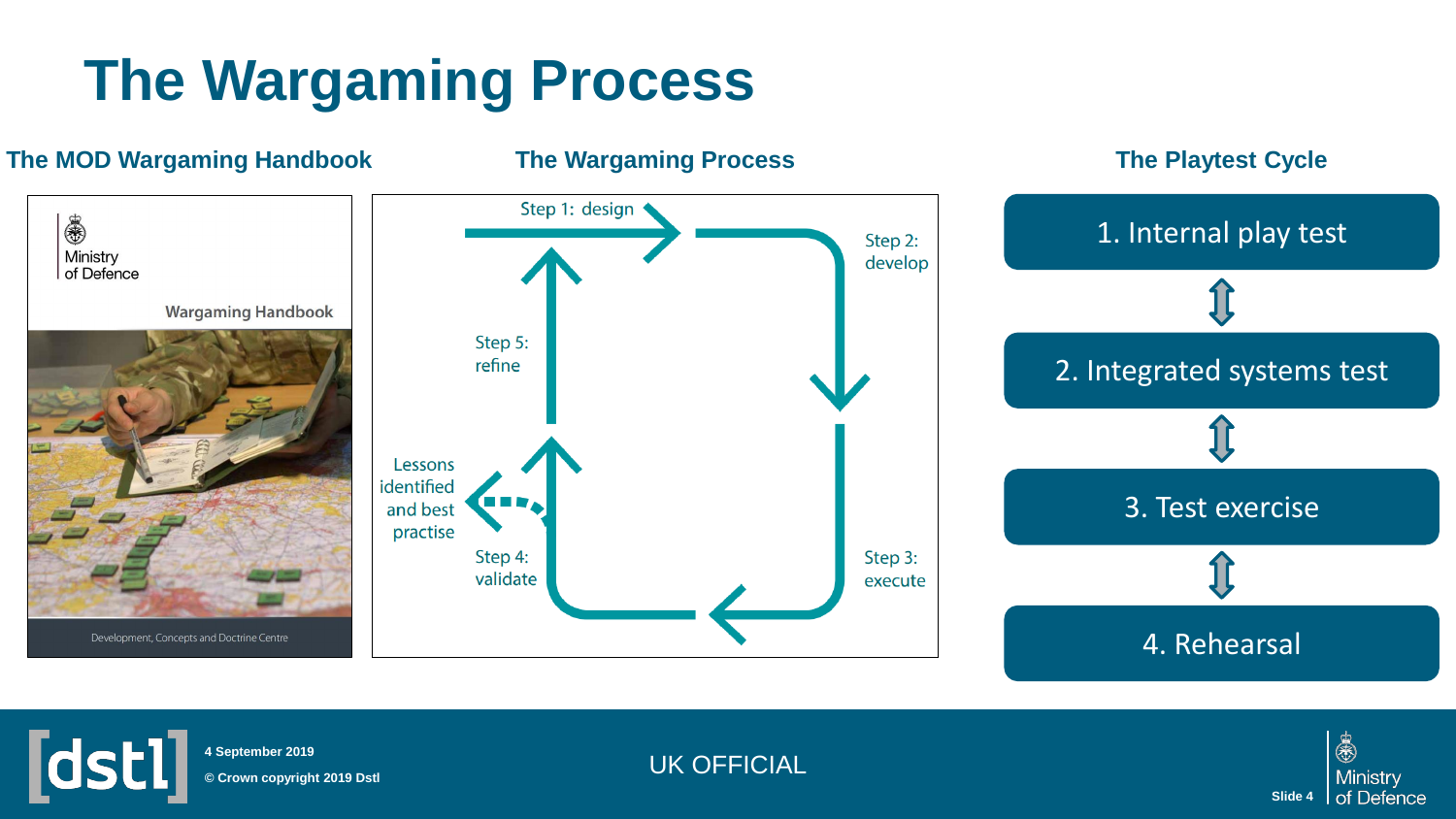### **The Playtest Cycle**

*1. Internal play test. The internal play test is usually limited to the wargame team. The purpose is to test the progress of key development items such as adjudication methods, processes, the scenario, data capture and analysis plans.*

*2. Integrated systems test. The purpose of the integrated systems test is to assess whether the wargame systems integrate to the required degree of rapidity and simplicity. It is a good opportunity to involve the sponsor and game director to confirm that the wargame is on target to achieve the objectives.*

*MOD Wargaming Handbook, p.56-57,* <https://www.gov.uk/government/publications/defence-wargaming-handbook>



**4 September 2019**

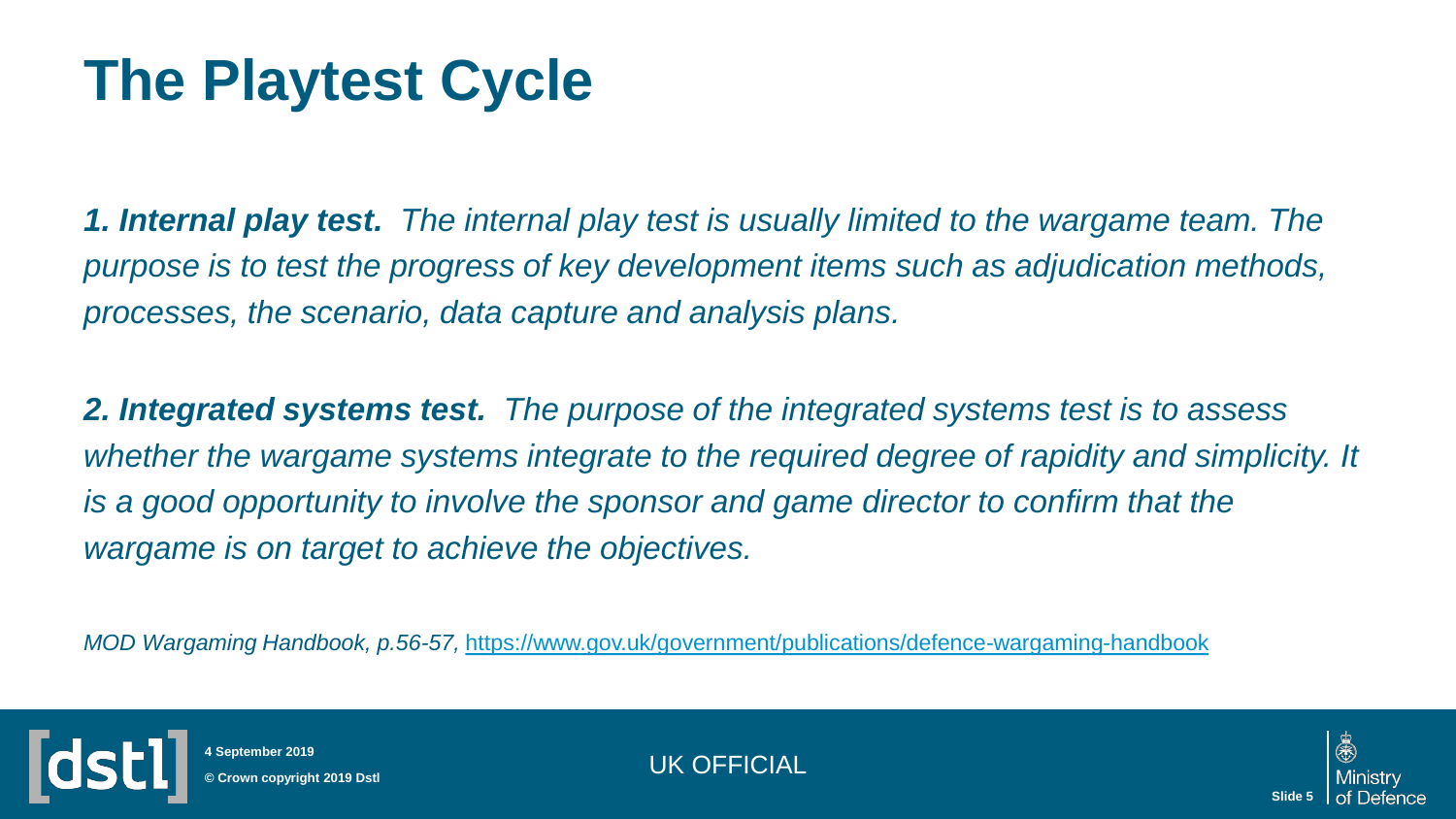### **The Playtest Cycle**

*3. Test exercise. The purpose of the test exercise (TESTEX) is to robustly test all aspects of the wargame to ensure they are fit for purpose. While all wargame elements (including briefings, technology and processes) should be evaluated, the TESTEX should not be mistaken for a rehearsal. A representative of the sponsor and the game director should be present.* 

*4. Rehearsal. Differentiated from the TESTEX, a rehearsal is required just before the actual wargame, with sufficient supporting staff and player representatives. No new issues should arise; the rehearsal is primarily to confirm that the technology and processes supporting the wargame will work.* 

*MOD Wargaming Handbook, p.56-57,* <https://www.gov.uk/government/publications/defence-wargaming-handbook>



**4 September 2019**

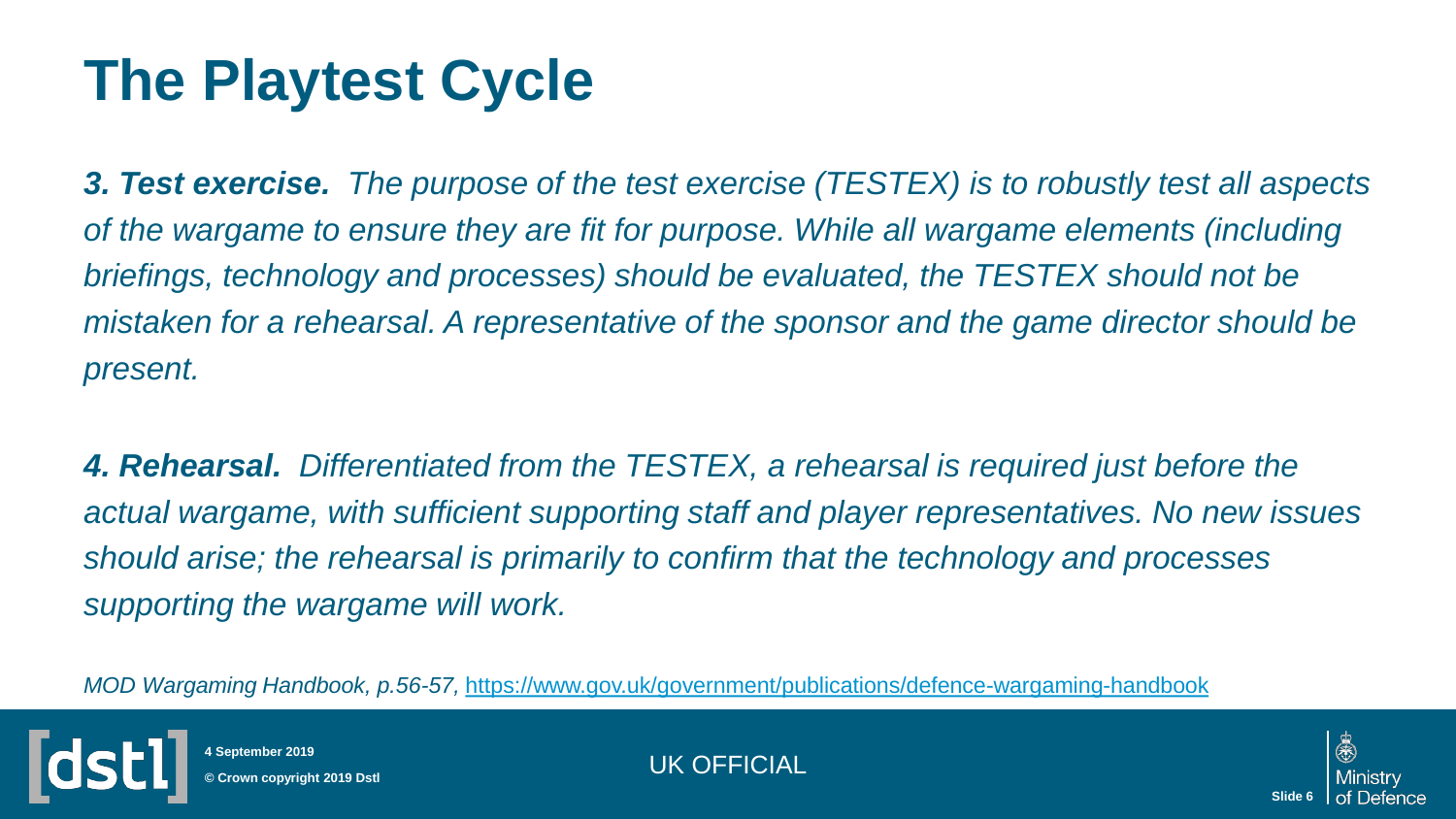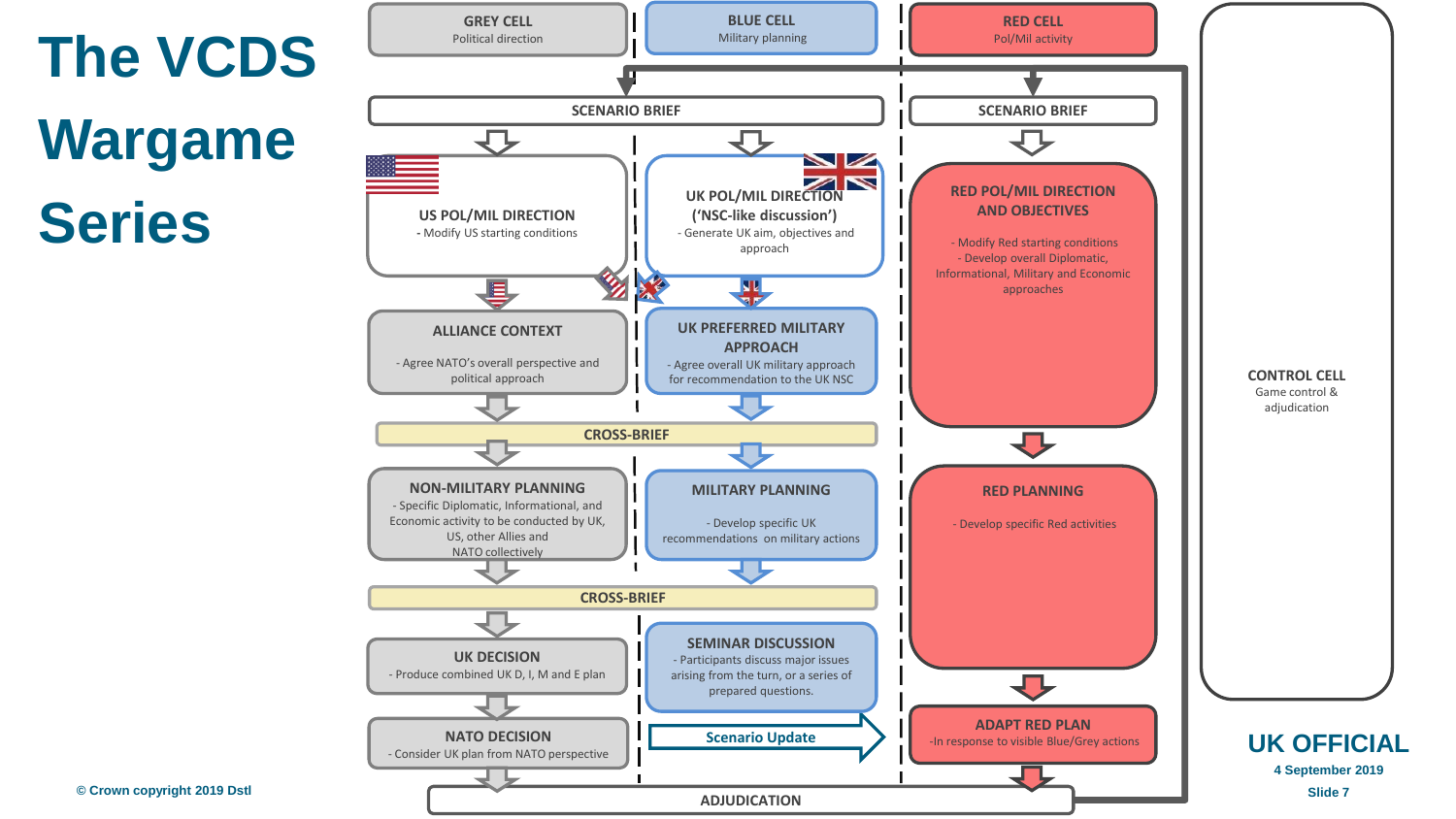## **Playtesting Problems, Pitfalls and Mitigations**

### **Problem 1** – **Lack of Senior Availability**

### **Mitigations**

- Early involvement of people who can accurately represent the players
- Two senior events
- Using retired seniors



**4 September 2019**

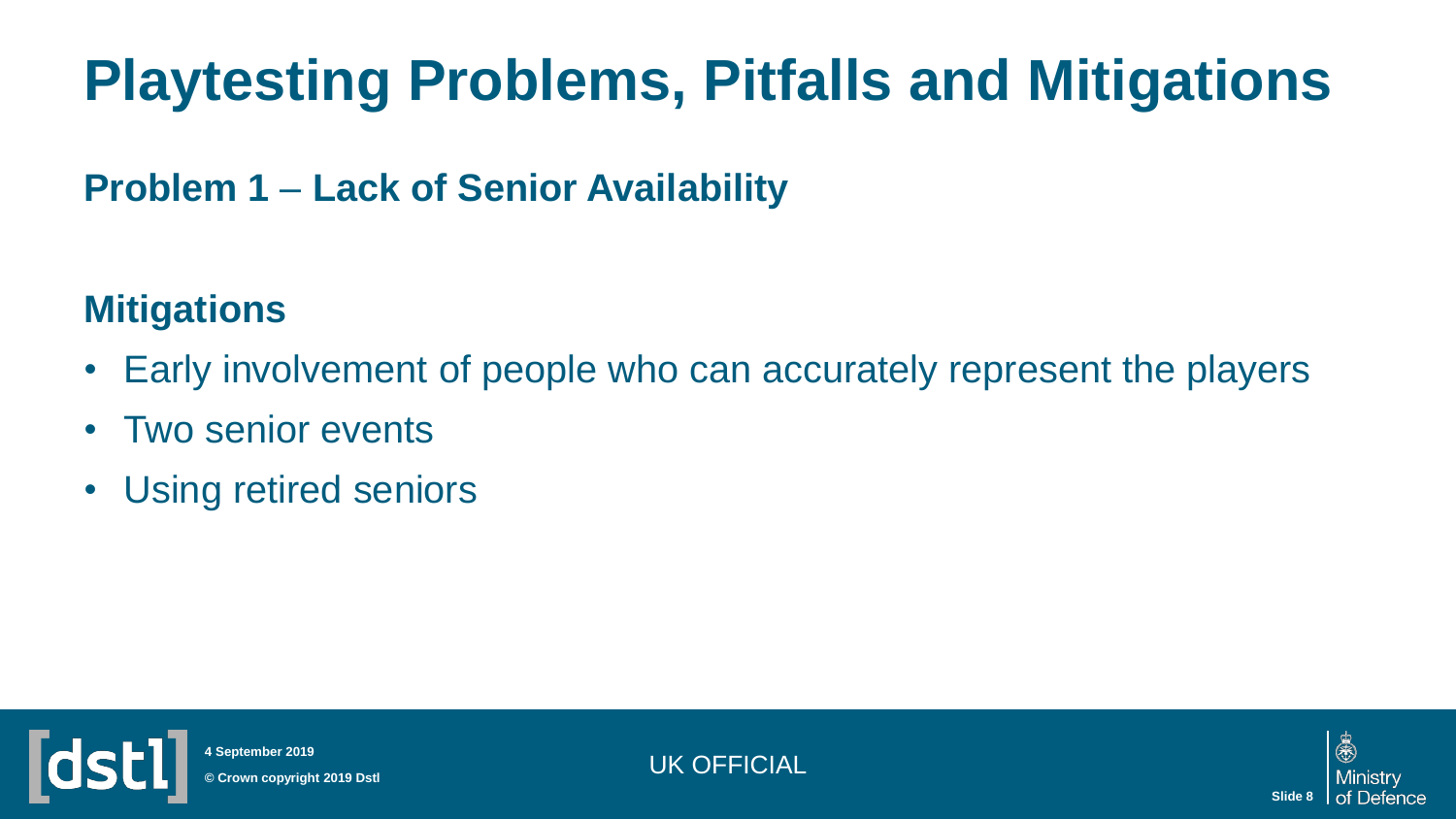## **Playtesting Problems, Pitfalls and Mitigations**

**Problem 2 – Selecting a Facilitator and Facilitating Senior Audiences**

### **Mitigations**

- Pre-briefing a player to be a chairperson and work with the facilitator
- Using retired seniors



**4 September 2019**

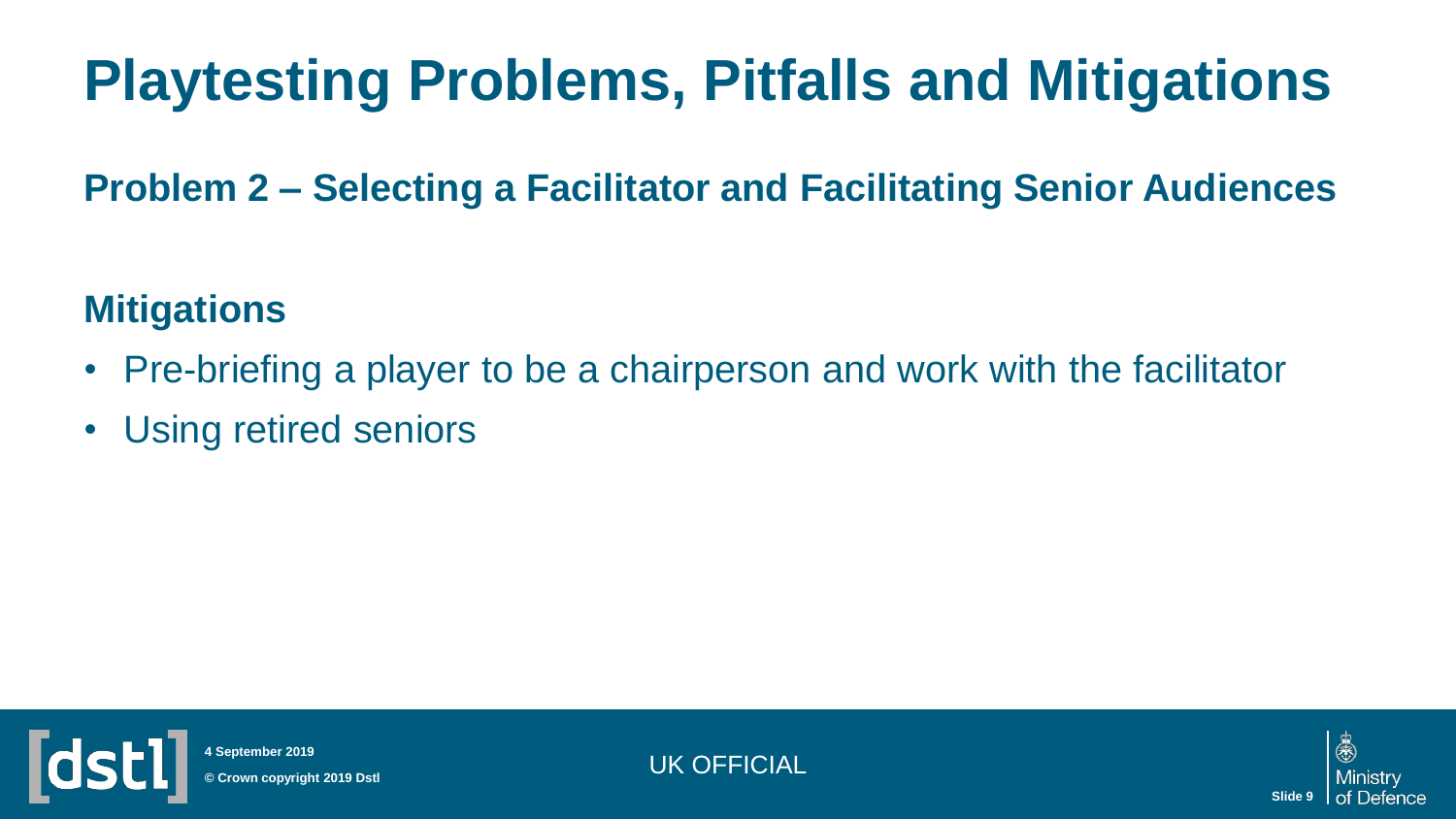## **Playtesting Problems, Pitfalls and Mitigations**

**Problem 3 – Lack of Access to Facilities during Playtesting**

### **Mitigations**

- Recce
- Use similar location
- Rehearsal of Concept (RoC) Drill
- Run at your own facility



UK OFFICIAL **© Crown copyright 2019 Dstl 4 September 2019**

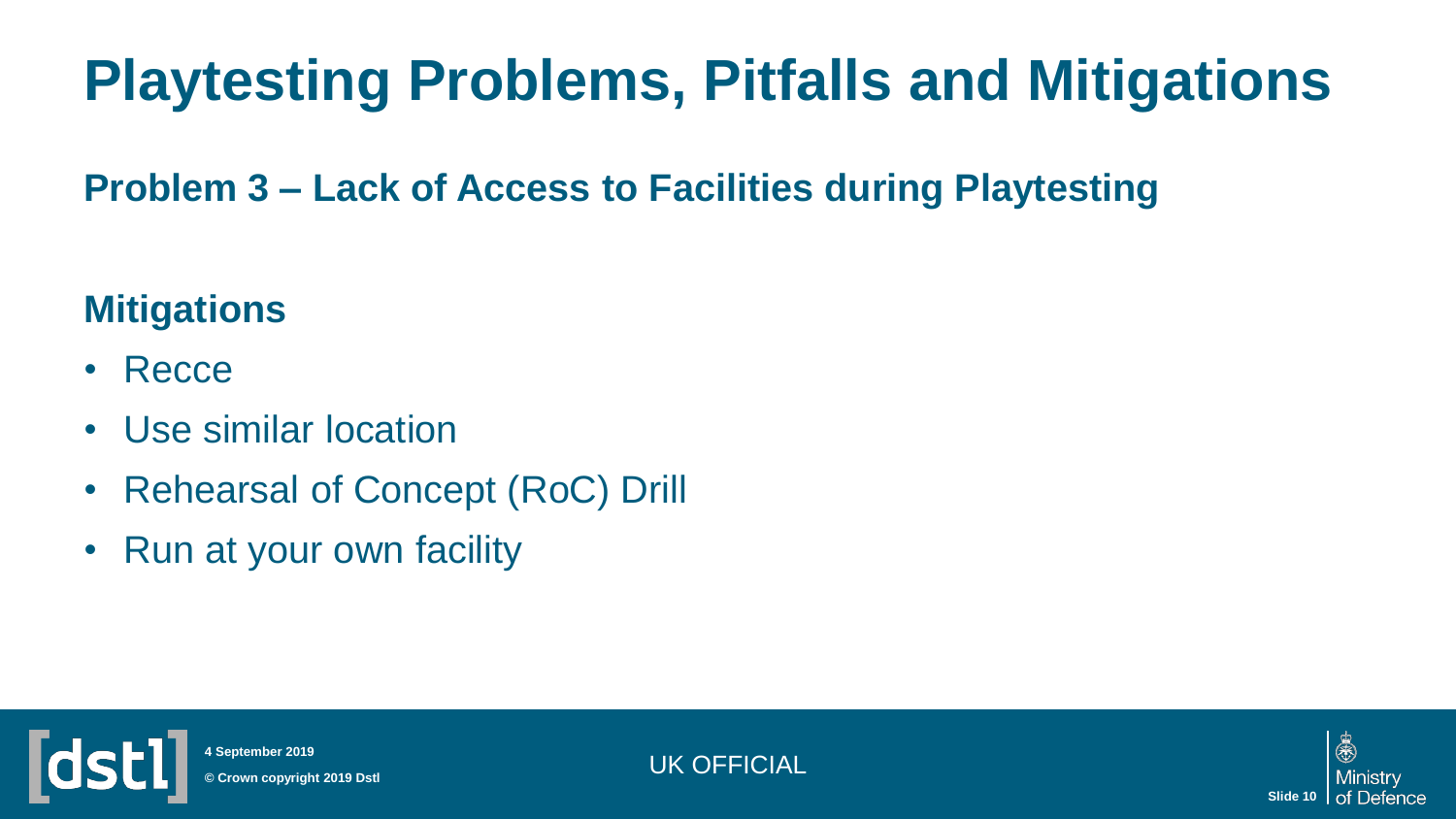## **Concluding Remarks**

- The Playtest Cycle
	- Explained in detail
- Playtesting Problems, Pitfalls and Mitigations
	- Lessons learnt from playtesting wargames with senior audiences
- Further Discussions
	- Other lessons



UK OFFICIAL **© Crown copyright 2019 Dstl 4 September 2019**